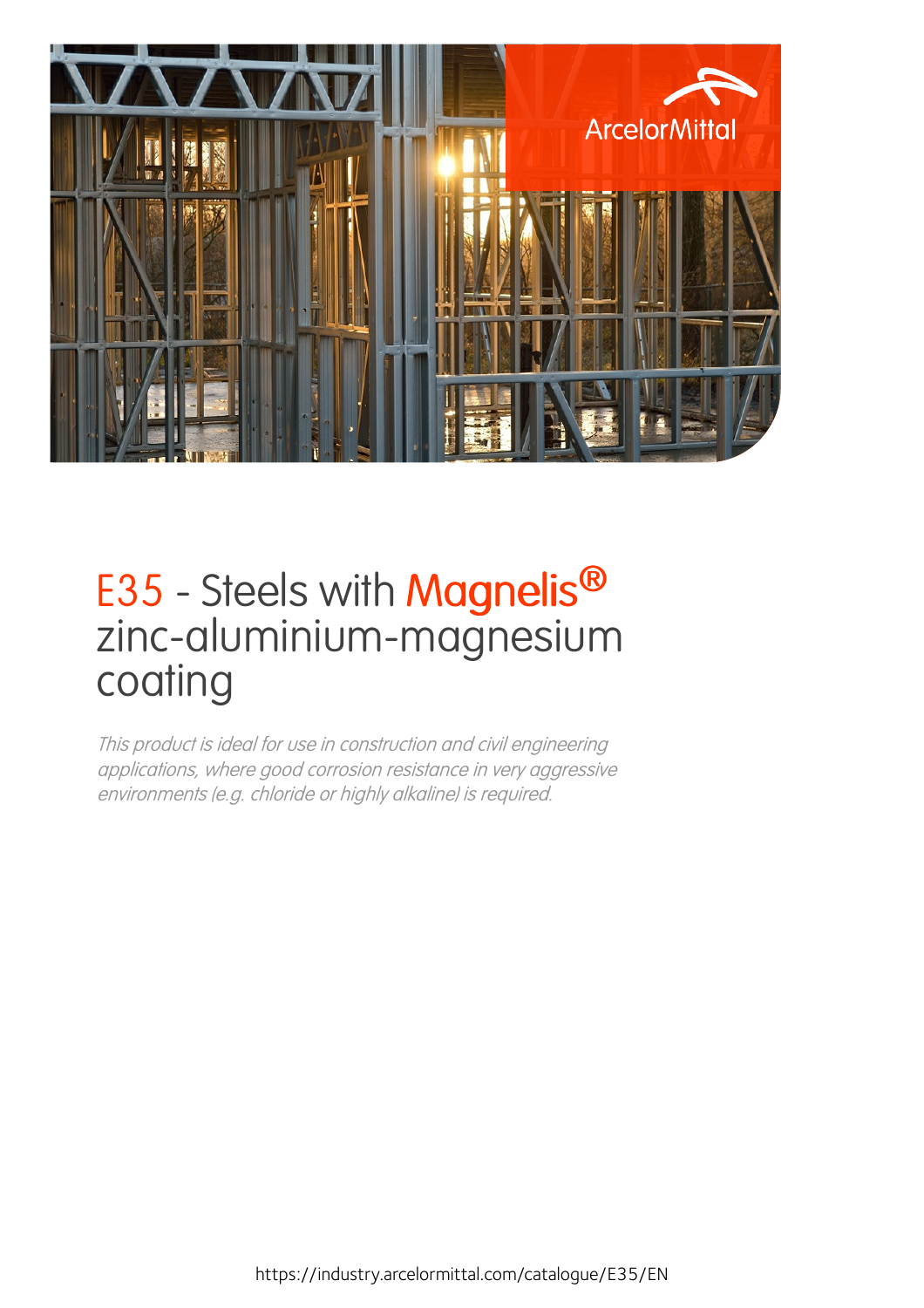## E35 **Example 20** Final contract of the contract of the contract of the contract of the contract of the contract of the contract of the contract of the contract of the contract of the contract of the contract of the contrac

# **Properties**

Magnelis® is a flat carbon steel product coated on both sides with a zinc-aluminium-magnesium alloy. This alloy, composed of 93.5% zinc, 3.5% aluminium and 3% magnesium, is applied by means of a continuous hot dip galvanising process. This optimum chemical composition has been selected to provide the best results in terms of corrosion resistance.

Magnelis® is available in a very wide range of steel grades: steels for cold forming and deep drawing applications, structural steels and High Strength Low Alloy steels.

## E35 **Example 20** Final contract of the contract of the contract of the contract of the contract of the contract of the contract of the contract of the contract of the contract of the contract of the contract of the contrac

# Advantages

Thanks to its 3% magnesium content, Magnelis® offers self-healing on cut edges and superior corrosion resistance in chloride and ammonia atmospheres. This high corrosion resistance means that less metallic coating is required (weight reduction), which facilitates processing steps such as welding.

The zinc-rich metallic coating composition permits all the conventional processing operations possible with standard hot dip galvanised steel: bending, drawing, clinching, profiling, stamping, welding etc. The friction coefficient of Magnelis® coated steel is lower than that of standard hot dip galvanised steel, leading to reduced powdering during forming operations.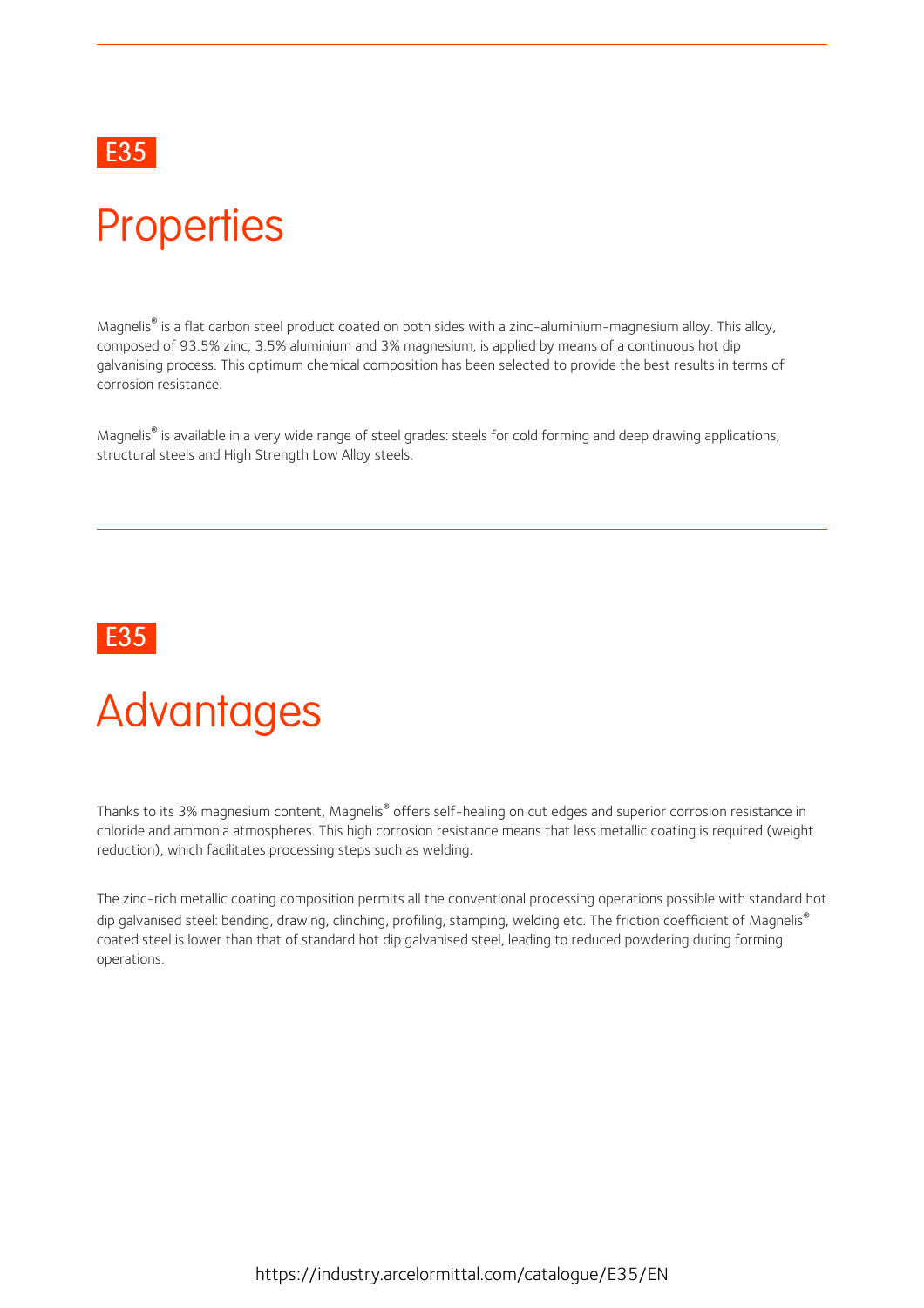## E35 **Example 20** Final contract of the contract of the contract of the contract of the contract of the contract of the contract of the contract of the contract of the contract of the contract of the contract of the contrac

# **Applications**

Magnelis® can be used in numerous industrial applications, such as:

- Solar energy generation: structures for photovoltaic and thermal solar plants
- Construction: structural or non-structural profiles, roofing & cladding, decking, cable trays, expanded metal, gratings, composite flooring, concrete moulds
- Road and railway infrastructure: safety barriers, protection equipment, sound insulation wall panels, walls providing protection against hail
- Agriculture and farming: barns, greenhouse structures, agricultural equipment
- Tubular applications: structural tubes for scaffolding, road signals, poles

## E35 **Example 20** Final contract of the contract of the contract of the contract of the contract of the contract of the contract of the contract of the contract of the contract of the contract of the contract of the contrac

# Technical approvals for civil construction

Magnelis® is approved for use in Civil Construction by different national bodies:

- Germany: [DIBt](https://fce.arcelormittal.com/repository2/fce/transfer/Magnelis_certification_DIBT_ENtransl.pdf) Z-30.11-51 for Magnelis®
- France: [ETPM](https://industry.arcelormittal.com/flipbook/fce/transfer/Magnelis_certification_CSTB_EN) for Magnelis<sup>®</sup> by CSTB
- Sweden: Technical Approval no. [SC0559-13](https://industry.arcelormittal.com/flipbook/fce/transfer/Magnelis_certification_RISE_EN) for Magnelis<sup>®</sup>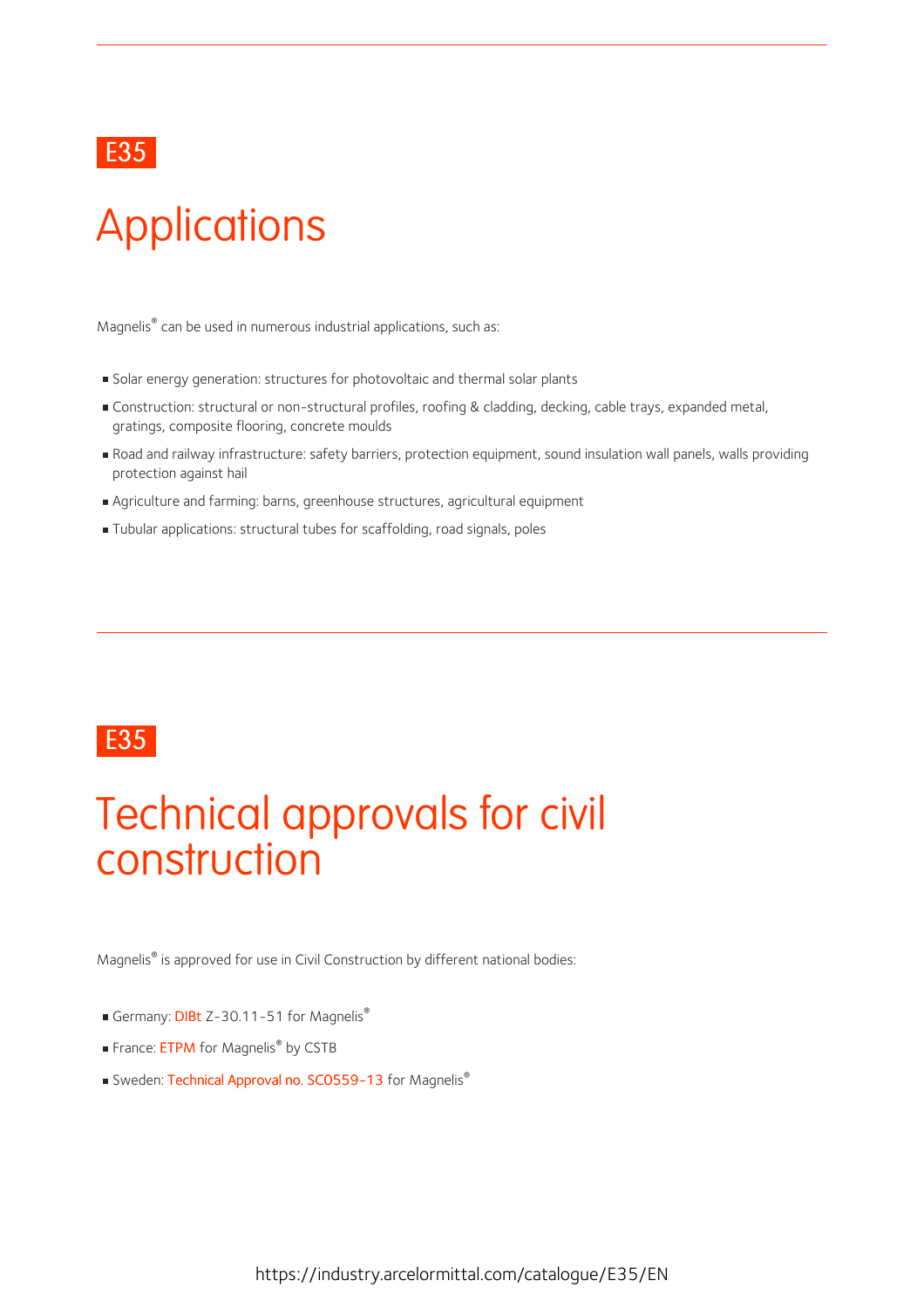## E35 **Example 20** Final contract of the contract of the contract of the contract of the contract of the contract of the contract of the contract of the contract of the contract of the contract of the contract of the contrac

# Recommendations for use

### **Storage**

Magnelis® is supplied passivated and/or oiled to temporarily limit any risk of white rust formation. During transport and storage, all necessary precautions must be taken to keep the material dry and to prevent the formation of condensation.

#### Forming

The forming techniques currently used for galvanised steel are also suitable for Magnelis®. Magnelis® behaves very well during profiling operations. The coating thickness must be compatible with both the desired degree of corrosion protection and the requirements of the forming processes envisaged. A minimum bending radius of 2x sheet thickness is recommended.



# **Weldability**

In resistance spot welding, the welding current must be suitably regulated and regularly adjusted. Electrode life can be extended by regularly stepping up the welding current and periodically dressing (machining) the electrodes. The coating thickness must be compatible with both the desired degree of corrosion protection and the requirements of the welding processes envisaged. Magnelis® can be arc welded, laser welded, brazed or high frequency induction welded, taking the same precautions as with galvanised steel. For use in outdoor applications a reprotection of the weld seams from arc welding and high frequency induction welding is recommended.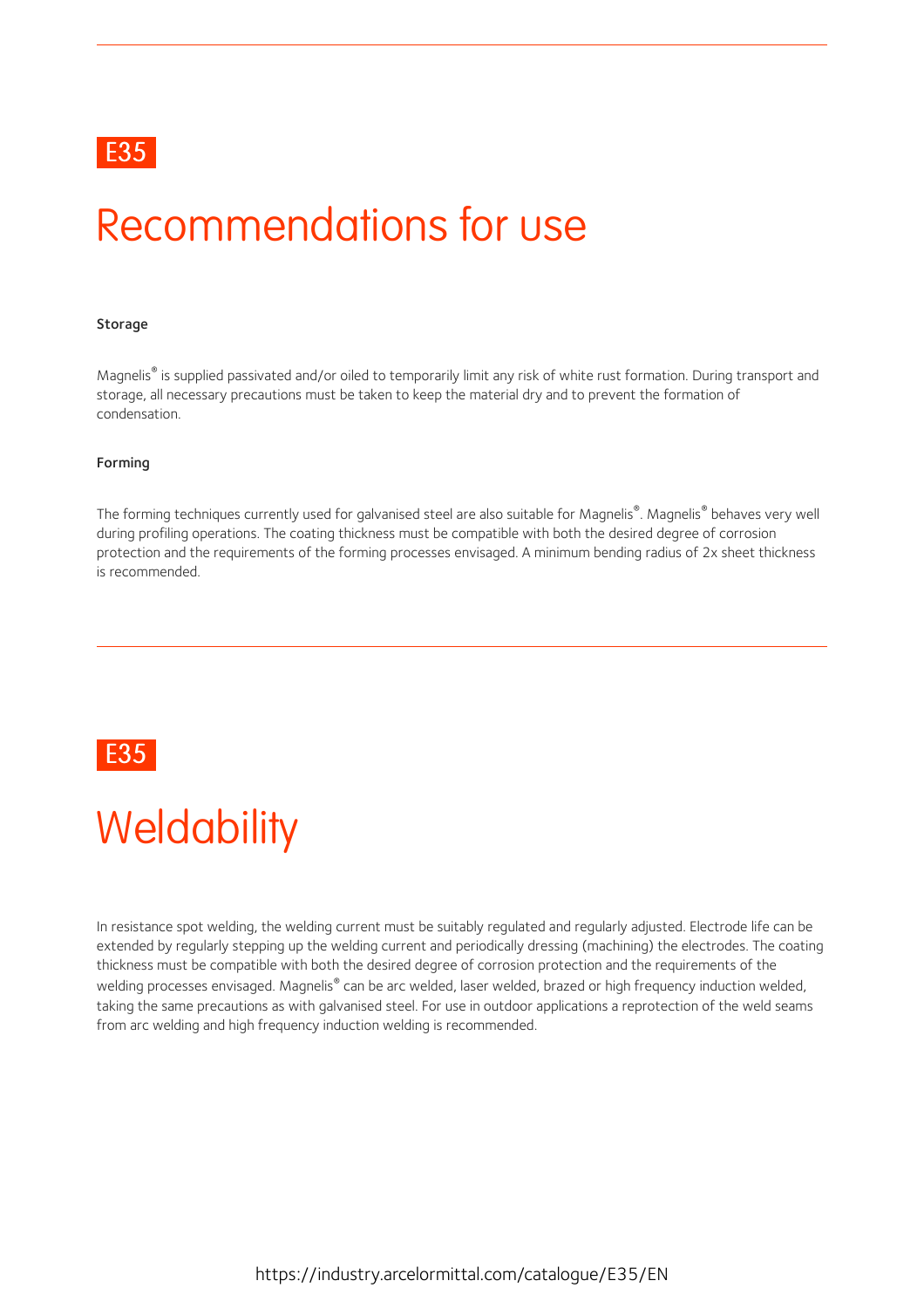# E35

# Coating weight and typical thickness

| Magnelis <sup>®</sup> | Coating weight - double sided (g/m <sup>2</sup> ) | Coating thickness (µm per side)* |
|-----------------------|---------------------------------------------------|----------------------------------|
| ZM70                  | 70                                                | 5                                |
| ZM90                  | 90                                                | $\overline{ }$                   |
| ZM120                 | 120                                               | 10                               |
| ZM175                 | 175                                               | 14                               |
| ZM200                 | 200                                               | 16                               |
| ZM250                 | 250                                               | 20                               |
| ZM310                 | 310                                               | 25                               |
| ZM430                 | 430                                               | 35                               |

The density of the Magnelis $^{\circ}$  coating is 6.2 g/cm<sup>3</sup>, due to its chemical composition.

\* The coating weights in this table have been calculated with the density of Magnelis® .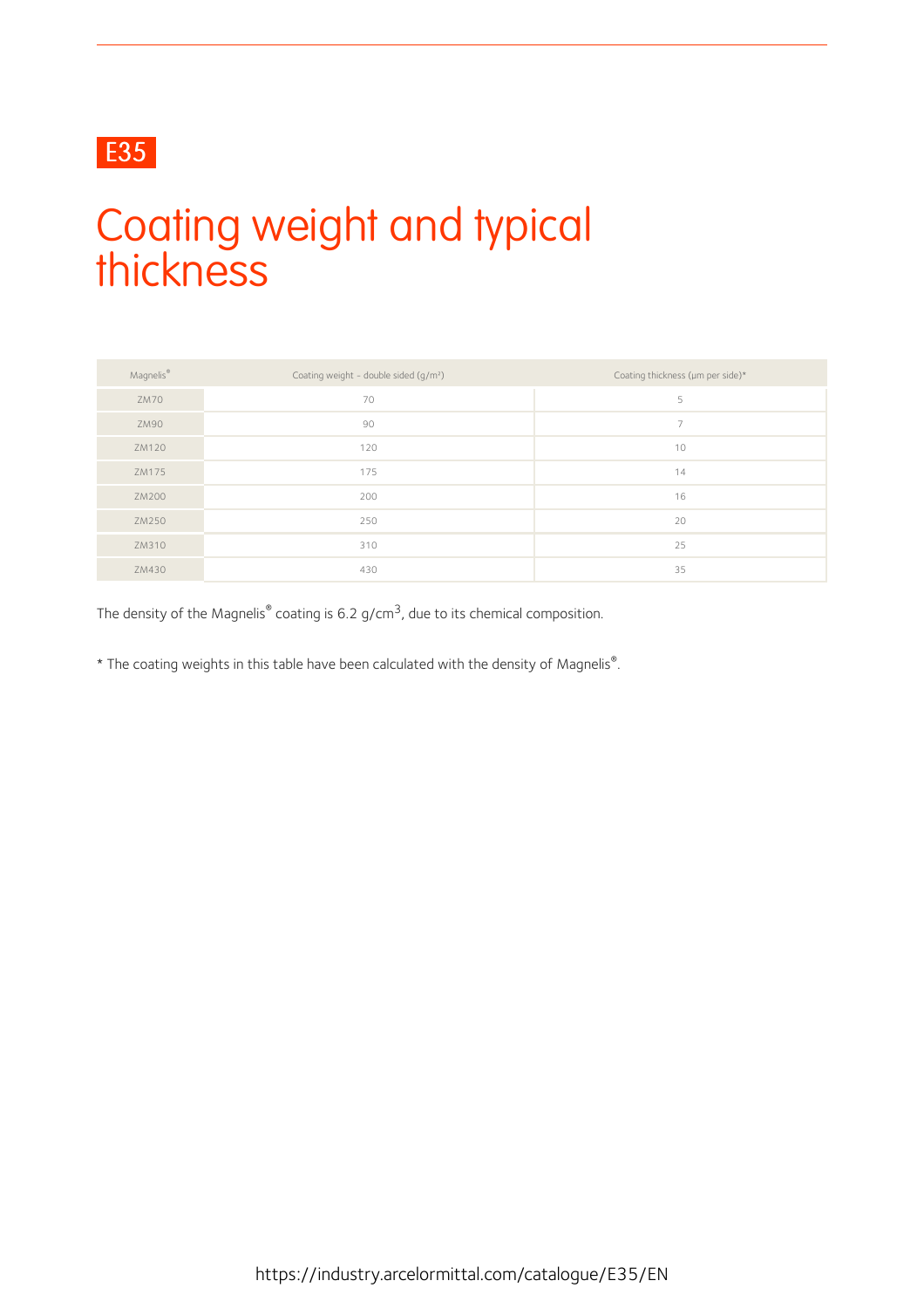# Brand correspondence

### Steels for cold forming and deep drawing applications

|                    | EN 10346:2015 | Old brand names |
|--------------------|---------------|-----------------|
| DX51D +ZM EN 10346 | $DX51D + ZM$  | $DX51D + ZM$    |
| DX52D +ZM EN 10346 | $DX52D + ZM$  | $DX52D + ZM$    |
| DX53D +ZM EN 10346 | $DX53D + ZM$  | $DX53D + ZM$    |
| DX54D +ZM EN 10346 | $DX54D + ZM$  | $DX54D + ZM$    |
| DX56D +ZM EN 10346 | $DX56D + ZM$  | $DX56D + ZM$    |
| DX57D +ZM EN 10346 | $DX57D + ZM$  | $DX57D + ZM$    |

#### Structural steels

|                                                                                                         | EN 10346:2015 | Old brand names   |  |  |  |  |
|---------------------------------------------------------------------------------------------------------|---------------|-------------------|--|--|--|--|
| S220GD +ZM EN 10346                                                                                     | $S220GD + ZM$ | $S220GD + ZM$     |  |  |  |  |
| S250GD +ZM EN 10346                                                                                     | $S250GD + ZM$ | $S250GD + ZM$     |  |  |  |  |
| S280GD +ZM EN 10346                                                                                     | $S280GD + ZM$ | $S280GD + ZM$     |  |  |  |  |
| S320GD +ZM EN 10346                                                                                     | $S320GD + ZM$ | S320GD +ZM        |  |  |  |  |
| S350GD +ZM EN 10346                                                                                     | $S350GD + ZM$ | $S350GD + ZM$     |  |  |  |  |
| S390GD +ZM EN 10346                                                                                     | $S390GD + ZM$ | S390GD AM FCE +ZM |  |  |  |  |
| S420GD +ZM EN 10346                                                                                     | $S420GD + ZM$ |                   |  |  |  |  |
| S420GD-HyPer® +ZM**                                                                                     |               |                   |  |  |  |  |
| S450GD +ZM EN 10346                                                                                     | $S450GD + ZM$ |                   |  |  |  |  |
| S450GD-HyPer® +ZM**                                                                                     |               |                   |  |  |  |  |
| S550GD +ZM EN 10346                                                                                     | $S550GD + ZM$ |                   |  |  |  |  |
| S550GD-HyPer® +ZM****                                                                                   |               |                   |  |  |  |  |
| ** Steel grade with $R_m/R_e > 1.1$ in accordance with the requirements of Eurocode 3 (EN 1993-1-1)     |               |                   |  |  |  |  |
| **** Steel grade with $R_m/R_e > 1.05$ in accordance with the requirements of Eurocode 3 (EN 1993-1-12) |               |                   |  |  |  |  |

### High strength interstitial free steels

|                      | EN 10346:2015  | Old brand names |
|----------------------|----------------|-----------------|
| HX180YD +ZM EN 10346 | HX180YD +ZM    | HX180YD +ZM     |
| HX220YD +ZM EN 10346 | $HX220YD + ZM$ | HX220YD +ZM     |
| HX260YD +ZM EN 10346 | HX260YD +ZM    | HX260YD +ZM     |
| HX300YD +ZM EN 10346 | HX300YD +ZM    | HX300YD +ZM     |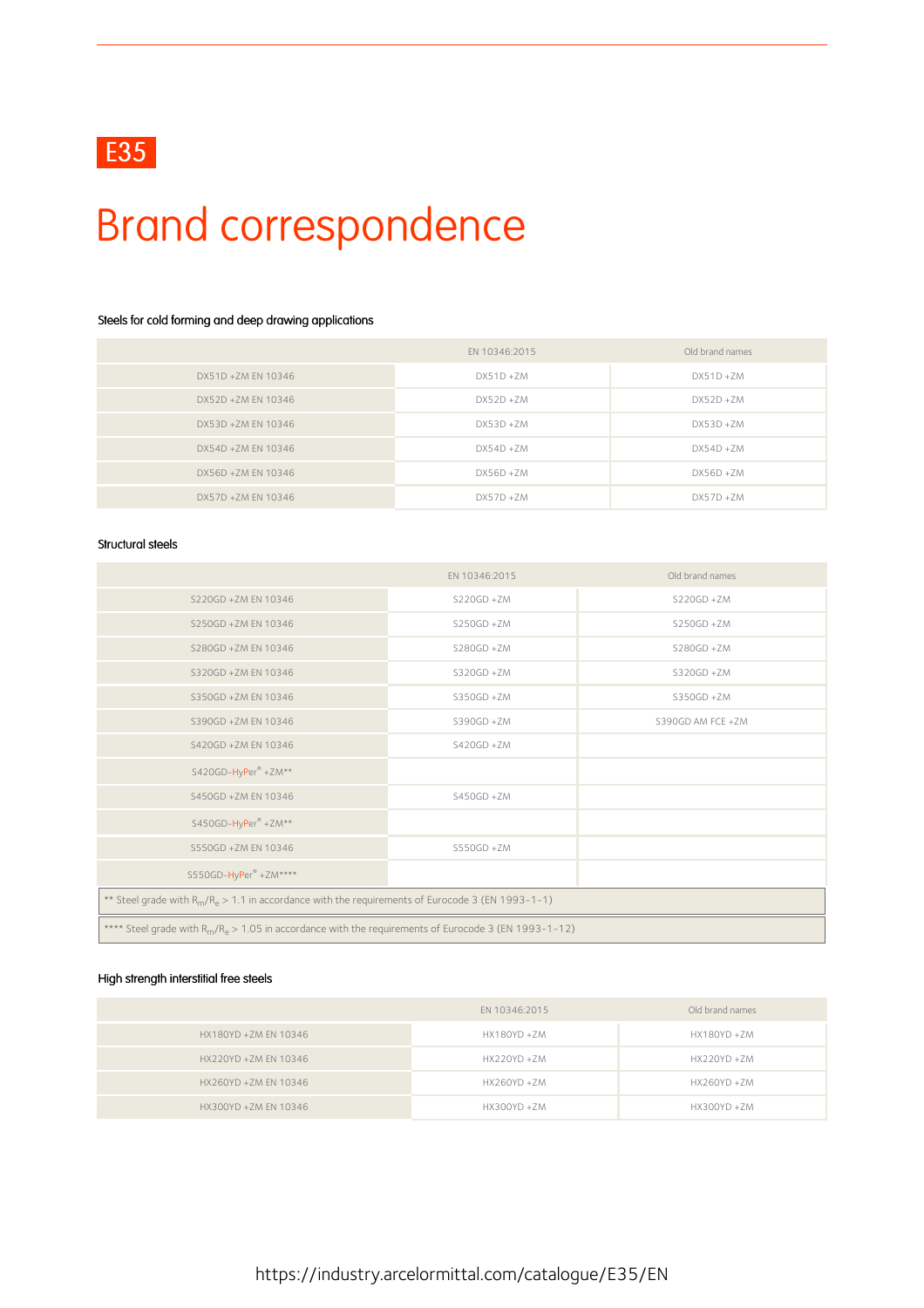## High Strength Low Alloy steels

|                                                                              | EN 10346:2015   | Old brand names |  |  |  |  |  |
|------------------------------------------------------------------------------|-----------------|-----------------|--|--|--|--|--|
| HX260LAD +ZM EN 10346                                                        | HX260LAD +ZM    | HX260LAD +ZM    |  |  |  |  |  |
| HX300LAD +ZM EN 10346                                                        | HX300LAD +ZM    | HX300LAD +ZM    |  |  |  |  |  |
| HX340LAD +ZM EN 10346                                                        | HX340LAD +ZM    | HX340LAD +ZM    |  |  |  |  |  |
| HX380LAD +ZM EN 10346                                                        | HX380LAD +ZM    | HX380LAD +ZM    |  |  |  |  |  |
| HX420LAD +ZM EN 10346                                                        | $HX420LAD + ZM$ | HX420LAD +ZM    |  |  |  |  |  |
| HX460LAD +ZM EN 10346                                                        | HX460LAD +ZM    | HX460LAD +ZM    |  |  |  |  |  |
| HX500LAD +ZM EN 10346                                                        | HX500LAD +ZM    | HX500LAD +ZM    |  |  |  |  |  |
| $HX700LAD + ZM***$                                                           |                 |                 |  |  |  |  |  |
| *** Steel grade HX700LAD +ZM is not recommended for automotive applications. |                 |                 |  |  |  |  |  |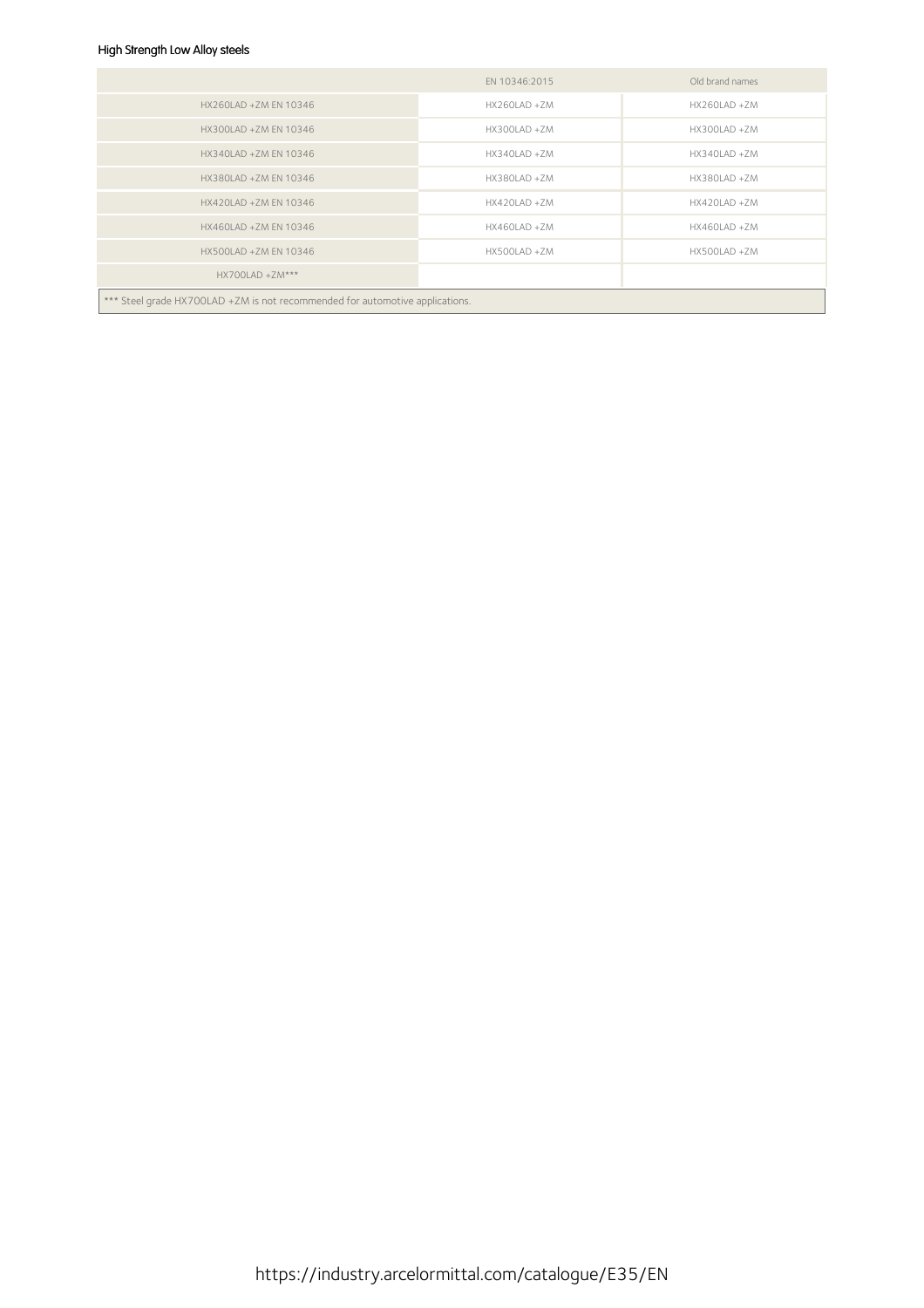

# **Dimensions**

### Steels for cold forming and deep drawing applications

| Thickness (mm)           | Min<br>width | DX51D +ZM EN 10346, DX52D +ZM EN<br>10346 | DX53D +ZM EN 10346, DX54D +ZM EN<br>10346 | DX56D +ZM EN<br>10346       | DX57D +ZM EN<br>10346    |
|--------------------------|--------------|-------------------------------------------|-------------------------------------------|-----------------------------|--------------------------|
|                          |              | Max width                                 | Max width                                 | Max width                   | Max width                |
| $0.45 \le th <$<br>0.50  | 850          | $\bar{a}$                                 | $\omega$                                  | $\mathcal{L}_{\mathcal{A}}$ | $\sim$                   |
| $0.50 \le th <$<br>0.75  |              | 1550                                      | 1500                                      | 1500                        | 1500                     |
| $0.75 \le th <$<br>1.40  |              | 1695                                      | 1695                                      | 1695                        | 1695                     |
| $1.40 \le th <$<br>1.60  |              |                                           |                                           | 1640                        | 1650                     |
| $1.60 \le th <$<br>1.80  |              |                                           | 1650                                      | 1470                        |                          |
| $1.80 \le th <$<br>2.00  |              |                                           |                                           |                             |                          |
| $2.00 \le th <$<br>2.50  |              | 1650                                      | 1580                                      |                             |                          |
| $2.50 \le th <$<br>3.00  |              |                                           | 1315                                      |                             |                          |
| $3.00 \le th <$<br>4.50  | 600          |                                           |                                           |                             |                          |
| $4.50 \le th <$<br>4.80  |              | 1575                                      |                                           |                             | $\overline{\phantom{a}}$ |
| $4.80 \le th <$<br>5.00  |              | 1520                                      |                                           |                             |                          |
| $5.00 \leq th <$<br>5.20 |              | 1465                                      |                                           |                             |                          |
| $5.20 \le th <$<br>5.40  |              | 1410                                      |                                           |                             |                          |
| $5.40 \le th <$<br>5.60  |              | 1350                                      |                                           |                             |                          |
| $5.60 \le th <$<br>5.80  |              | 1300                                      |                                           |                             |                          |
| $5.80 \le th <$<br>6.00  |              | 1240                                      |                                           |                             |                          |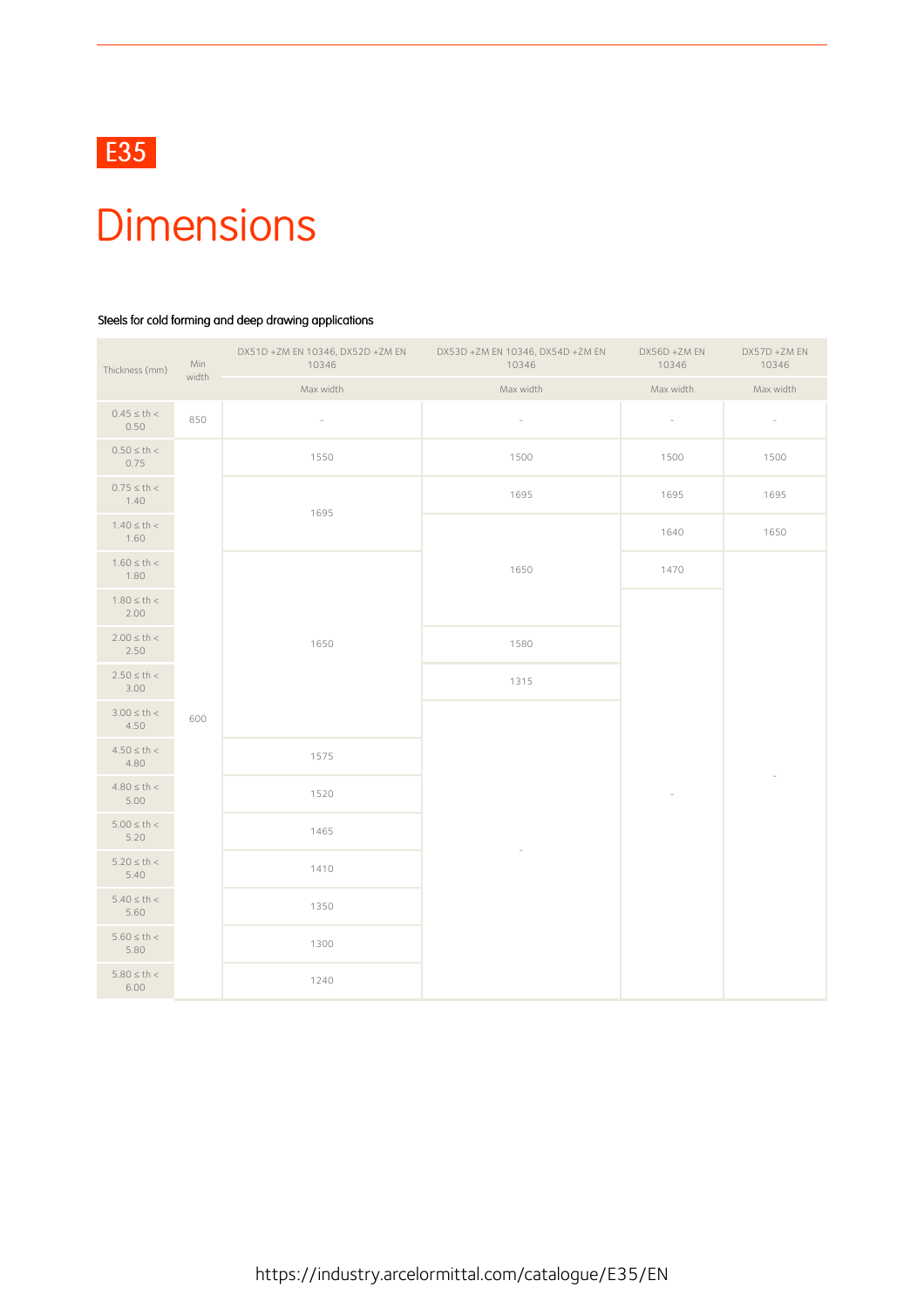#### Structural steels

| Thickness                                                                                                   | Min                | S220GD +ZM EN 10346,<br>S250GD +ZM EN 10346,<br>S280GD +ZM EN 10346                                 | S320GD +ZM EN<br>10346, S350GD<br>+ZM EN 10346 | S390GD<br>+ZM EN<br>10346 | 10346, S450GD<br>+ZM EN 10346 | S420GD +ZM EN S420GD-HyPer <sup>®</sup> S450GD-HyPer <sup>®</sup><br>$+ZM**$ | $+ZM**$   | +ZM EN<br>10346          | S550GD S550GD-HyPer®<br>$+ZM***$ |
|-------------------------------------------------------------------------------------------------------------|--------------------|-----------------------------------------------------------------------------------------------------|------------------------------------------------|---------------------------|-------------------------------|------------------------------------------------------------------------------|-----------|--------------------------|----------------------------------|
| (mm)                                                                                                        | width<br>Max width |                                                                                                     | Max width                                      | Max<br>width              | Max width                     | Max width                                                                    | Max width | Max<br>width             | Max width                        |
| $0.50 \leq th$<br>< 0.75                                                                                    |                    | 1500                                                                                                | 1500                                           | 1400                      | 1000                          |                                                                              | 1125      | 1250                     | 1250                             |
| $0.75 \leq th$<br>< 1.00                                                                                    |                    | 1695                                                                                                | 1695                                           | 1570                      | 1350                          |                                                                              | 1400      | 1500                     | 1500                             |
| $1.00 \leq th$<br>< 1.40                                                                                    |                    |                                                                                                     |                                                | 1695                      | 1480                          |                                                                              | 1560      | 1695                     | 1695                             |
| $1.40 \leq th$<br>< 1.60                                                                                    |                    |                                                                                                     |                                                |                           | 1630                          |                                                                              | 1630      | 1630                     | 1630                             |
| $1.60 \leq th$<br>< 1.80                                                                                    |                    |                                                                                                     | 1650                                           | 1650                      | 1450                          |                                                                              | 1450      | 1450                     | 1450                             |
| $1.80 \leq th$<br>< 2.00                                                                                    | 1650<br>600        |                                                                                                     |                                                |                           | 1290                          |                                                                              | 1290      | 1290                     | 1290                             |
| $2.00 \leq th$<br>< 2.50                                                                                    |                    | 1580                                                                                                | 1580                                           |                           | 1270                          | 1270                                                                         | 1200      | 1195                     |                                  |
| $2.50 \leq th$<br>< 3.00                                                                                    |                    |                                                                                                     | 1570                                           | 1470                      | 1470                          | 1470                                                                         | 1470      | 1260                     | 1260                             |
| $3.00 \leq th$<br>< 3.50                                                                                    |                    |                                                                                                     | 1610                                           | 1580                      | 1580                          | 1580                                                                         | 1580      | 1500                     | 1470                             |
| $3.50 \leq th$<br>< 4.00                                                                                    |                    |                                                                                                     | 1650                                           | 1650                      | 1650                          | 1650                                                                         | 1650      | 1380                     | 1270                             |
| $4.00 \leq th$<br>< 4.50                                                                                    |                    |                                                                                                     |                                                | 1570                      | 1570                          | 1570                                                                         | 1570      | 1245                     | 1130                             |
| $4.50 \leq th$<br>< 4.60                                                                                    |                    | 1630                                                                                                | 1630                                           | 1550                      | 1550                          | 1550                                                                         | 1550      | 1215                     | 1100                             |
| $4.60 \leq th$<br>< 4.80                                                                                    |                    | 1570                                                                                                | 1570                                           | 1490                      | 1490                          | 1490                                                                         | 1490      | 1160                     | 1060                             |
| $4.80 \leq th$<br>< 5.00                                                                                    |                    | 1520                                                                                                | 1520                                           | 1430                      | 1430                          | 1430                                                                         | 1430      | 1100                     | 1005                             |
| $5.00 \leq th$<br>< 5.20                                                                                    |                    | 1460                                                                                                | 1460                                           | 1380                      | 1380                          | 1380                                                                         | 1380      | 1040                     | 980                              |
| $5.20 \leq th$<br>< 5.40                                                                                    |                    | 1410                                                                                                | 1410                                           | 1320                      | 1320                          | 1320                                                                         | 1320      | 990                      | 940                              |
| $5.40 \leq th$<br>< 6.00                                                                                    |                    | 1250                                                                                                | 1250                                           | 1165                      | 1165                          | 1165                                                                         | 1165      | $\overline{\phantom{a}}$ | $\overline{\phantom{a}}$         |
|                                                                                                             |                    | ** Steel grade with $R_m/R_e > 1.1$ in accordance with the requirements of Eurocode 3 (EN 1993-1-1) |                                                |                           |                               |                                                                              |           |                          |                                  |
| **** Steel grade with $R_{m}/R_{e} > 1.05$ in accordance with the requirements of Eurocode 3 (EN 1993-1-12) |                    |                                                                                                     |                                                |                           |                               |                                                                              |           |                          |                                  |

### High strength interstitial free steels

| Thickness (mm)       | Min width | HX180YD +ZM EN 10346, HX260YD +ZM EN 10346, HX300YD +ZM EN 10346 | HX220YD +ZM EN 10346 |
|----------------------|-----------|------------------------------------------------------------------|----------------------|
|                      |           | Max width                                                        | Max width            |
| $0.50 \le th < 0.55$ |           |                                                                  | 1500                 |
| $0.55 \le th < 0.60$ |           |                                                                  | 1535                 |
| $0.60 \le th < 0.65$ |           |                                                                  | 1580                 |
| $0.65 \le th < 0.70$ |           |                                                                  | 1625                 |
| $0.70 \le th < 0.80$ | 600       | $\star$                                                          | 1670                 |
| $0.80 \le th < 1.50$ |           |                                                                  | 1695                 |
| $1.50 \le th < 2.00$ |           |                                                                  | 1650                 |
| $2.00 \le th < 2.25$ |           |                                                                  |                      |
| $2.25 \le th < 2.50$ |           |                                                                  | 1580                 |

\* For the dimensional feasibility of the steel grades HX180YD +ZM, HX260YD +ZM and HX300YD +ZM, please contact us.

https://industry.arcelormittal.com/catalogue/E35/EN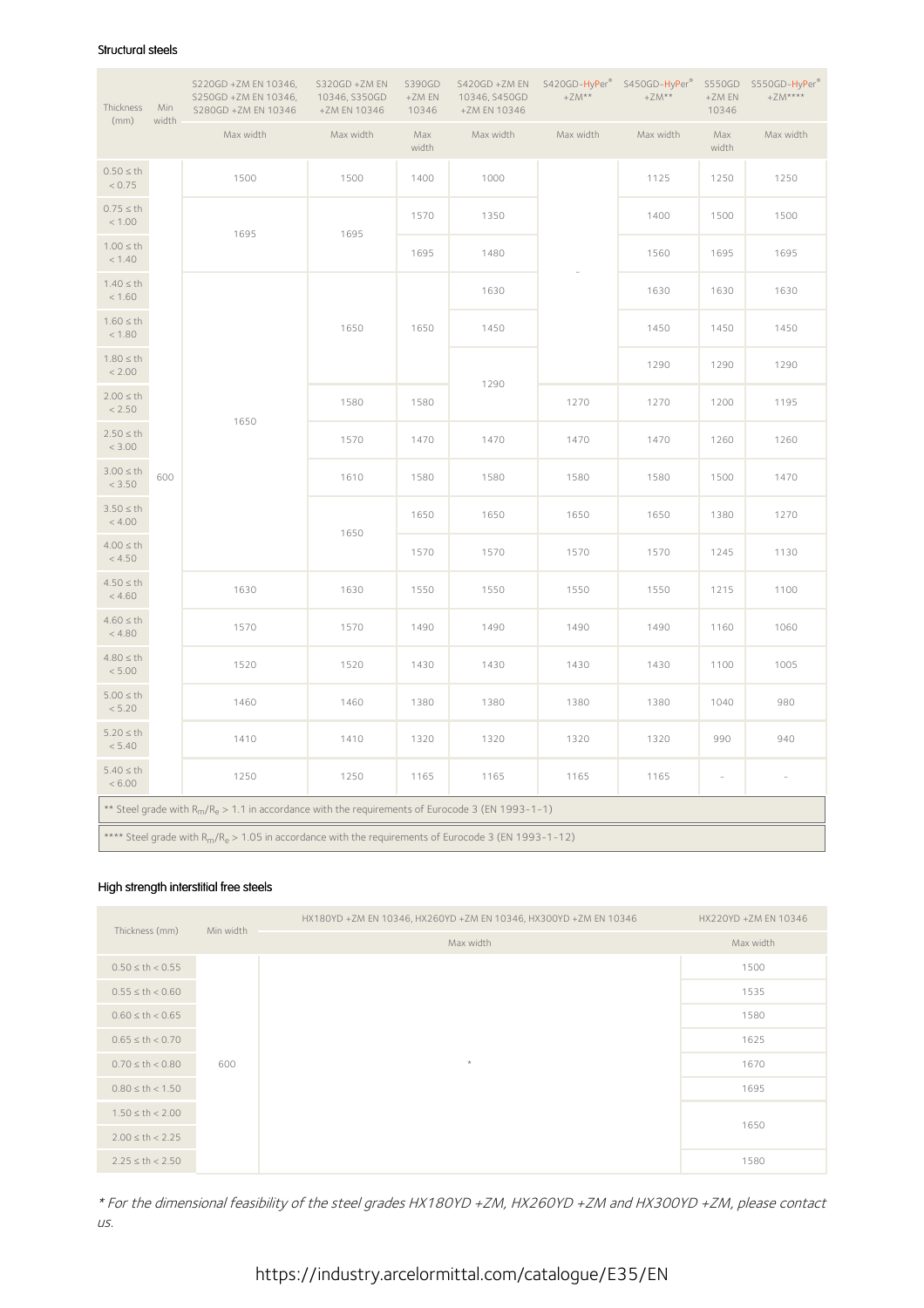### High Strength Low Alloy steels

| Thickness                                                                    | Min   | HX260LAD +ZM EN 10346,<br>HX300LAD +ZM EN 10346 | HX340LAD +ZM<br>EN 10346 | HX380LAD +ZM EN 10346,<br>HX420LAD +ZM EN 10346 | HX460LAD +ZM EN 10346,<br>HX500LAD +ZM EN 10346 | HX700LAD<br>$+ZM***$     |  |  |
|------------------------------------------------------------------------------|-------|-------------------------------------------------|--------------------------|-------------------------------------------------|-------------------------------------------------|--------------------------|--|--|
| (mm)                                                                         | width | Max width                                       | Max width                | Max width                                       | Max width                                       | Max width                |  |  |
| $0.45 \leq th$<br>< 0.50                                                     | 850   | $\overline{\phantom{a}}$                        | $\overline{\phantom{a}}$ | $\overline{\phantom{a}}$                        | $\overline{\phantom{a}}$                        |                          |  |  |
| $0.50 \leq th$<br>< 0.70                                                     |       | 1500                                            | 1500                     | 1430                                            | 1125                                            |                          |  |  |
| $0.70 \leq th$<br>< 1.00                                                     |       | 1660                                            | 1660                     | 1540                                            | 1320                                            |                          |  |  |
| $1.00 \leq th$<br>< 1.40                                                     |       | 1695                                            | 1695                     | 1695                                            | 1500                                            | $\overline{\phantom{a}}$ |  |  |
| $1.40 \leq th$<br>< 1.60                                                     |       |                                                 |                          |                                                 | 1650                                            |                          |  |  |
| $1.60 \leq th$<br>< 1.80                                                     |       |                                                 | 1650                     | 1650                                            | 1430                                            |                          |  |  |
| $1.80 \leq th$<br>< 2.00                                                     |       |                                                 |                          |                                                 |                                                 |                          |  |  |
| $2.00 \leq th$<br>< 2.50                                                     |       |                                                 |                          |                                                 | 1280                                            | 1250                     |  |  |
| $2.50 \leq th$<br>< 3.00                                                     | 600   | 1650                                            | 1570                     | 1470                                            | 1470                                            | 1400                     |  |  |
| $3.00 \leq th$<br>< 3.50                                                     |       |                                                 | 1610                     | 1580                                            | 1580                                            |                          |  |  |
| $3.50 \leq th$<br>< 4.00                                                     |       |                                                 |                          | 1650                                            | 1650                                            |                          |  |  |
| $4.00 \leq th$<br>< 4.40                                                     |       |                                                 | 1650                     | 1600                                            | 1600                                            |                          |  |  |
| $4.40 \leq th$<br>< 4.60                                                     |       | 1630                                            | 1630                     | 1550                                            | 1550                                            |                          |  |  |
| $4.60 \leq th$<br>< 4.80                                                     |       | 1580                                            | 1580                     | 1490                                            | 1490                                            |                          |  |  |
| $4.80 \leq th$<br>< 5.00                                                     |       | 1520                                            | 1520                     | 1430                                            | 1430                                            |                          |  |  |
| $5.00 \leq th$<br>< 5.20                                                     |       | 1460                                            | 1460                     | 1380                                            | 1380                                            |                          |  |  |
| $5.20 \leq th$<br>< 5.40                                                     |       | 1410                                            | 1410                     | 1330                                            | 1330                                            |                          |  |  |
| $5.40 \leq th$<br>< 5.60                                                     |       | 1360                                            | 1360                     | 1270                                            | 1270                                            |                          |  |  |
| $5.60 \leq th$<br>$< 5.80$                                                   |       | 1300                                            | 1300                     | 1220                                            | 1220                                            |                          |  |  |
| $5.80 \leq th$<br>< 6.00                                                     |       | 1250                                            | 1250                     | 1160                                            | 1160                                            |                          |  |  |
| *** Steel grade HX700LAD +ZM is not recommended for automotive applications. |       |                                                 |                          |                                                 |                                                 |                          |  |  |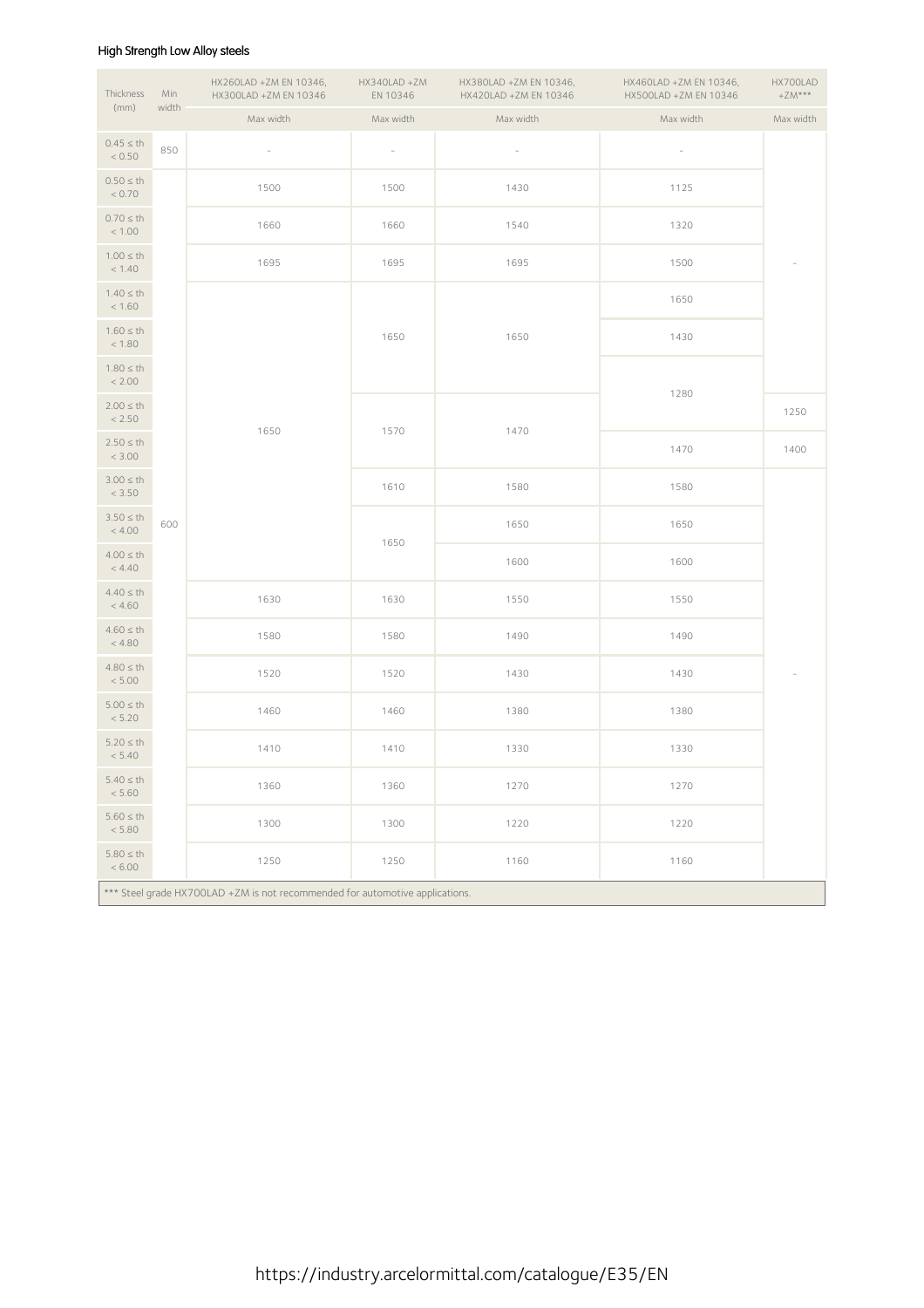# Mechanical properties

### Steels for cold forming and deep drawing applications

|                    | Notes                                                                                                | Direction | Thickness (mm) | $R_e$ (MPa) | $R_m$ (MPa) | $A_{80}$ (%) | $r_{90}$   | $n_{90}$     |
|--------------------|------------------------------------------------------------------------------------------------------|-----------|----------------|-------------|-------------|--------------|------------|--------------|
|                    |                                                                                                      |           | $0.45 - 0.5$   |             |             | $\geq 18$    |            |              |
| DX51D +ZM EN 10346 |                                                                                                      | $\top$    | $0.5 - 0.7$    |             | $270 - 500$ | $\geq 20$    |            |              |
|                    |                                                                                                      |           | $0.7 - 6$      |             |             | $\geq$ 22    |            |              |
|                    |                                                                                                      |           | $0.45 - 0.5$   |             |             | $\geq$ 22    |            |              |
| DX52D +ZM EN 10346 | $\mathbf{1}$                                                                                         | $\top$    | $0.5 - 0.7$    | $140 - 300$ | $270 - 420$ | $\geq 24$    |            |              |
|                    |                                                                                                      |           | $0.7 - 6$      |             |             | $\geq 26$    |            |              |
|                    |                                                                                                      |           | $0.45 - 0.5$   |             |             | $\geq 26$    |            |              |
| DX53D +ZM EN 10346 |                                                                                                      | $\top$    | $0.5 - 0.7$    | $140 - 260$ | $270 - 380$ | $\geq 28$    | $\bar{a}$  |              |
|                    |                                                                                                      |           | $0.7 - 3$      |             |             | $\geq 30$    |            |              |
| DX54D +ZM EN 10346 |                                                                                                      |           | $0.45 - 0.5$   |             |             | $\geq 30$    |            | $\geq 0.180$ |
|                    |                                                                                                      |           | $0.5 - 0.7$    | $120 - 220$ |             | $\geq$ 32    | $\geq 1.4$ |              |
|                    |                                                                                                      | $\top$    | $0.7 - 1.5$    |             | $260 - 350$ |              |            |              |
|                    |                                                                                                      |           | $1.5 - 2$      |             |             | $\geq 34$    | $\geq 1.2$ |              |
|                    |                                                                                                      |           | $2 - 3$        |             |             |              | $\geq 1$   |              |
|                    |                                                                                                      |           | $0.45 - 0.5$   |             |             | $\geq$ 33    | $\geq 1.3$ |              |
| DX56D +ZM EN 10346 |                                                                                                      | $\top$    | $0.5 - 0.7$    | $120 - 180$ | $260 - 350$ | $\geq 35$    | $\geq 1.5$ | $\geq 0.200$ |
|                    |                                                                                                      |           | $0.7 - 1.5$    |             |             | $\geq 37$    | $\geq 1.7$ |              |
|                    |                                                                                                      |           | $1.5 - 2$      |             |             |              | $\geq 1.5$ |              |
|                    |                                                                                                      |           | $0.45 - 0.5$   |             |             | $\geq 35$    | $\geq 1.5$ |              |
| DX57D +ZM EN 10346 |                                                                                                      | $\top$    | $0.5 - 0.7$    | $120 - 170$ | $260 - 350$ | $\geq 37$    | $\geq 1.7$ | $\geq 0.210$ |
|                    |                                                                                                      |           | $0.7 - 1.5$    |             |             | $\geq$ 39    | $\geq 1.9$ |              |
|                    |                                                                                                      |           | $1.5 - 2$      |             |             |              | $\geq 1.7$ |              |
|                    | 1. For DX52D +ZM the R <sub>e</sub> -value only applies to skin-passed products (surface quality B). |           |                |             |             |              |            |              |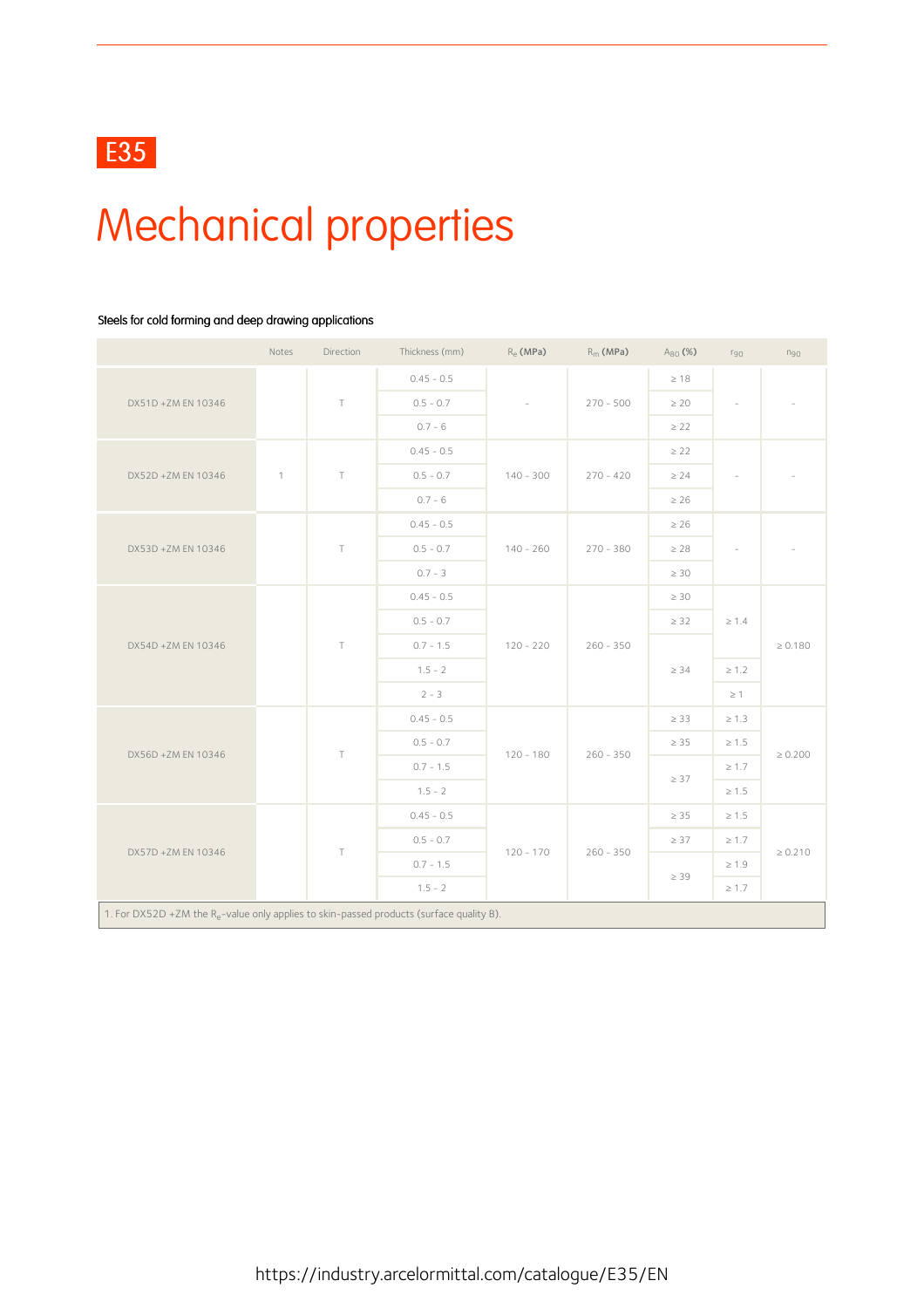### Structural steels

|                                                                                                         | Notes        | Direction      | Thickness (mm) | $R_e$ (MPa) | $R_m$ (MPa) | $A_{80}$ (%) |  |
|---------------------------------------------------------------------------------------------------------|--------------|----------------|----------------|-------------|-------------|--------------|--|
|                                                                                                         |              |                | $0.45 - 0.5$   |             |             | $\geq 16$    |  |
| S220GD +ZM EN 10346                                                                                     |              | L              | $0.5 - 0.7$    | $\geq$ 220  | $\geq 300$  | $\geq 18$    |  |
|                                                                                                         |              |                | $0.7 - 6$      |             |             | $\geq 20$    |  |
|                                                                                                         |              |                | $0.45 - 0.5$   |             |             | $\geq 15$    |  |
| S250GD +ZM EN 10346                                                                                     |              | $\mathsf L$    | $0.5 - 0.7$    | $\geq 250$  | $\geq 330$  | $\geq 17$    |  |
|                                                                                                         |              |                | $0.7 - 6$      |             |             | $\geq 19$    |  |
|                                                                                                         |              |                | $0.45 - 0.5$   |             |             | $\geq 14$    |  |
| S280GD +ZM EN 10346                                                                                     |              | $\mathsf L$    | $0.5 - 0.7$    | $\geq 280$  | $\geq 360$  | $\geq 16$    |  |
|                                                                                                         |              |                | $0.7 - 6$      |             |             | $\geq 18$    |  |
|                                                                                                         |              |                | $0.45 - 0.5$   |             |             | $\geq 13$    |  |
| S320GD +ZM EN 10346                                                                                     |              | $\mathsf L$    | $0.5 - 0.7$    | $\geq$ 320  | $\geq 390$  | $\geq 15$    |  |
|                                                                                                         |              |                | $0.7 - 6$      |             |             | $\geq 17$    |  |
|                                                                                                         |              |                | $0.45 - 0.5$   | $\geq 350$  |             | $\geq 12$    |  |
| S350GD +ZM EN 10346                                                                                     |              | $\mathsf L$    | $0.5 - 0.7$    |             | $\geq 420$  | $\geq 14$    |  |
|                                                                                                         |              |                | $0.7 - 6$      |             |             | $\geq 16$    |  |
|                                                                                                         |              |                | $0.45 - 0.5$   | $\geq 390$  |             | $\geq 12$    |  |
| S390GD +ZM EN 10346                                                                                     |              | $\mathsf L$    | $0.5 - 0.7$    |             | $\geq 460$  | $\geq 14$    |  |
|                                                                                                         |              |                | $0.7 - 6$      |             |             | $\geq 16$    |  |
| S420GD +ZM EN 10346                                                                                     |              | $\mathsf L$    | $0.5 - 0.7$    | $\geq 420$  |             | $\geq 13$    |  |
|                                                                                                         |              |                | $0.7 - 6$      |             | $\geq 480$  | $\geq 15$    |  |
| S420GD-HyPer® +ZM**                                                                                     | $\mathbf{1}$ | $\mathsf L$    | $0.7 - 6$      | $\geq 420$  | $480 - 620$ | $\geq 15$    |  |
|                                                                                                         |              |                | $0.5 - 0.7$    |             |             | $\geq 12$    |  |
| S450GD +ZM EN 10346                                                                                     |              | L              | $0.7 - 6$      | $\geq 450$  | $\geq 510$  | $\geq 14$    |  |
| S450GD-HyPer® +ZM**                                                                                     | $\mathbf{1}$ | $\mathsf{L}$   | $0.7 - 6$      | $\geq 450$  | $510 - 650$ | $\geq 15$    |  |
| S550GD +ZM EN 10346                                                                                     |              | $\mathsf{L}^-$ | $0.5 - 3$      | $\geq$ 550  | $\geq$ 560  | $\sim$       |  |
|                                                                                                         |              |                | $0.7 - 5$      |             |             | $\geq 13$    |  |
| S550GD-HyPer® +ZM****                                                                                   | $\mathbf{1}$ | $\mathsf L$    | $5 - 6$        | $\geq 550$  | $600 - 760$ | $\geq 14$    |  |
| ** Steel grade with $R_m/R_e > 1.1$ in accordance with the requirements of Eurocode 3 (EN 1993-1-1)     |              |                |                |             |             |              |  |
| **** Steel grade with $R_m/R_e > 1.05$ in accordance with the requirements of Eurocode 3 (EN 1993-1-12) |              |                |                |             |             |              |  |
| 1. Upper limit of R <sub>m</sub> for easier piercing and screwing.                                      |              |                |                |             |             |              |  |
|                                                                                                         |              |                |                |             |             |              |  |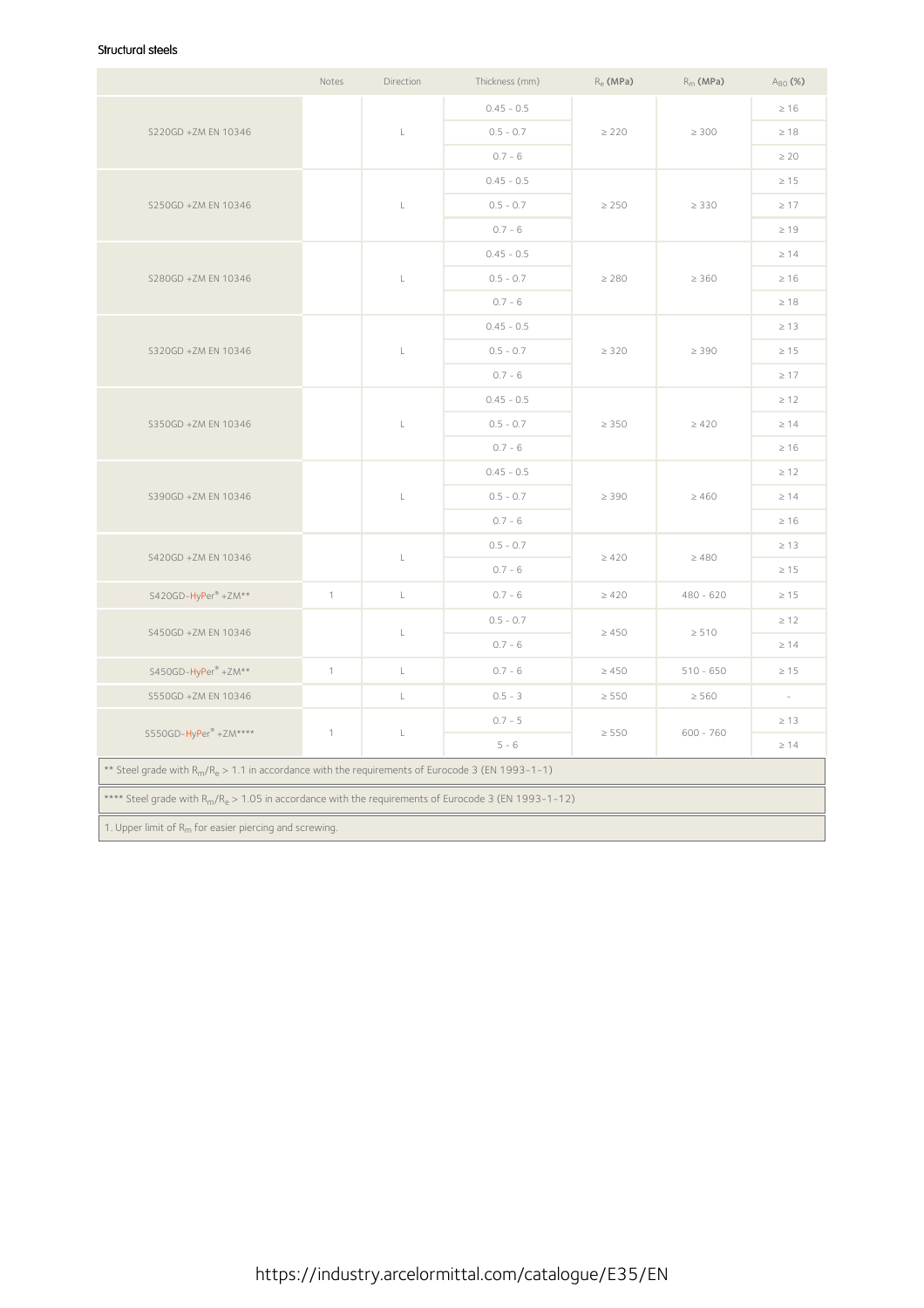### High strength interstitial free steels

|                      | Direction | Thickness (mm) |             | $R_e$ (MPa) $R_m$ (MPa) | $A_{80}$ (%) | $r_{90}$   | $n_{90}$     |
|----------------------|-----------|----------------|-------------|-------------------------|--------------|------------|--------------|
|                      |           | $0.45 - 0.5$   |             |                         | $\geq 28$    | $\geq 1.1$ | $\geq 0.150$ |
|                      |           | $0.5 - 0.7$    |             |                         | $\geq 30$    | $\geq 1.3$ | $\geq 0.170$ |
| HX180YD +ZM EN 10346 | T         | $0.7 - 1.5$    | $180 - 240$ | $330 - 390$             |              | $\geq 1.5$ |              |
|                      |           | $1.5 - 2$      |             |                         | $\geq$ 32    | $\geq 1.3$ | $\geq 0.180$ |
|                      |           | $2 - 3$        |             |                         |              | $\geq 1.1$ |              |
|                      |           | $0.45 - 0.5$   |             | $340 - 420$             | $\geq 26$    | $\geq 0.9$ | $\geq 0.140$ |
|                      |           | $0.5 - 0.7$    |             |                         | $\geq 28$    | $\geq 1.1$ | $\geq 0.160$ |
| HX220YD +ZM EN 10346 | T         | $0.7 - 1.5$    | $220 - 280$ |                         |              | $\geq 1.3$ |              |
|                      |           | $1.5 - 2$      |             |                         | $\geq 30$    | $\geq 1.1$ | $\geq 0.170$ |
|                      |           | $2 - 3$        |             |                         |              | $\geq 0.9$ |              |
|                      |           | $0.45 - 0.5$   |             |                         | $\geq 24$    | $\geq 0.8$ | $\geq 0.130$ |
|                      |           | $0.5 - 0.7$    |             |                         | $\geq 26$    | $\geq 1$   | $\geq 0.150$ |
| HX260YD +ZM EN 10346 | T         | $0.7 - 1.5$    | $260 - 320$ | $380 - 440$             |              | $\geq 1.2$ |              |
|                      |           | $1.5 - 2$      |             |                         | $\geq 28$    | $\geq 1$   | $\geq 0.160$ |
|                      |           | $2 - 3$        |             |                         |              | $\geq 0.8$ |              |
|                      |           | $0.45 - 0.5$   |             |                         | $\geq 21$    | $\geq 0.7$ | $\geq 0.120$ |
|                      |           | $0.5 - 0.7$    |             |                         | $\geq$ 23    | $\geq 0.9$ | $\geq 0.140$ |
| HX300YD +ZM EN 10346 | $\top$    | $0.7 - 1.5$    | $300 - 360$ | $390 - 470$             |              | $\geq 1.1$ |              |
|                      |           | $1.5 - 2$      |             |                         | $\geq 25$    | $\geq 0.9$ | $\geq 0.150$ |
|                      |           | $2 - 3$        |             |                         |              | $\geq 0.7$ |              |

## High Strength Low Alloy steels

|                                                                              | Direction | Thickness (mm) | $R_{\rho}$ (MPa) | $R_m$ (MPa) | $A_{80}$ (%) |
|------------------------------------------------------------------------------|-----------|----------------|------------------|-------------|--------------|
|                                                                              | T         | $0.45 - 0.5$   |                  |             | $\geq 20$    |
| HX260LAD +ZM EN 10346                                                        |           | $0.5 - 0.7$    | $260 - 330$      | $350 - 430$ | $\geq$ 22    |
|                                                                              |           | $0.7 - 6$      |                  |             | $\geq 24$    |
|                                                                              | T         | $0.45 - 0.5$   |                  | $380 - 480$ | $\geq 17$    |
| HX300LAD +ZM EN 10346                                                        |           | $0.5 - 0.7$    | $300 - 380$      |             | $\geq 19$    |
|                                                                              |           | $0.7 - 6$      |                  |             | $\geq 21$    |
|                                                                              | T         | $0.45 - 0.5$   |                  | $410 - 510$ | $\geq 15$    |
| HX340LAD +ZM EN 10346                                                        |           | $0.5 - 0.7$    | $340 - 420$      |             | $\geq 17$    |
|                                                                              |           | $0.7 - 6$      |                  |             | $\geq 19$    |
| HX380LAD +ZM EN 10346                                                        | T         | $0.5 - 0.7$    | $380 - 480$      | $440 - 560$ | $\geq 15$    |
|                                                                              |           | $0.7 - 6$      |                  |             | $\geq 17$    |
| HX420LAD +ZM EN 10346                                                        | $\top$    | $0.5 - 0.7$    | $420 - 520$      | $470 - 590$ | $\geq 13$    |
|                                                                              |           | $0.7 - 6$      |                  |             | $\geq 15$    |
| HX460LAD +ZM EN 10346                                                        | T.        | $0.5 - 0.7$    | $460 - 560$      | $500 - 640$ | $\geq$ 11    |
|                                                                              |           | $0.7 - 6$      |                  |             | $\geq 13$    |
| HX500LAD +ZM EN 10346                                                        | T.        | $0.5 - 4$      | $500 - 620$      | $530 - 690$ | $\geq 11$    |
| HX700LAD +ZM***                                                              | T.        | $2 - 3$        | $700 - 840$      | 750 - 950   | $\geq 10$    |
| *** Steel grade HX700LAD +ZM is not recommended for automotive applications. |           |                |                  |             |              |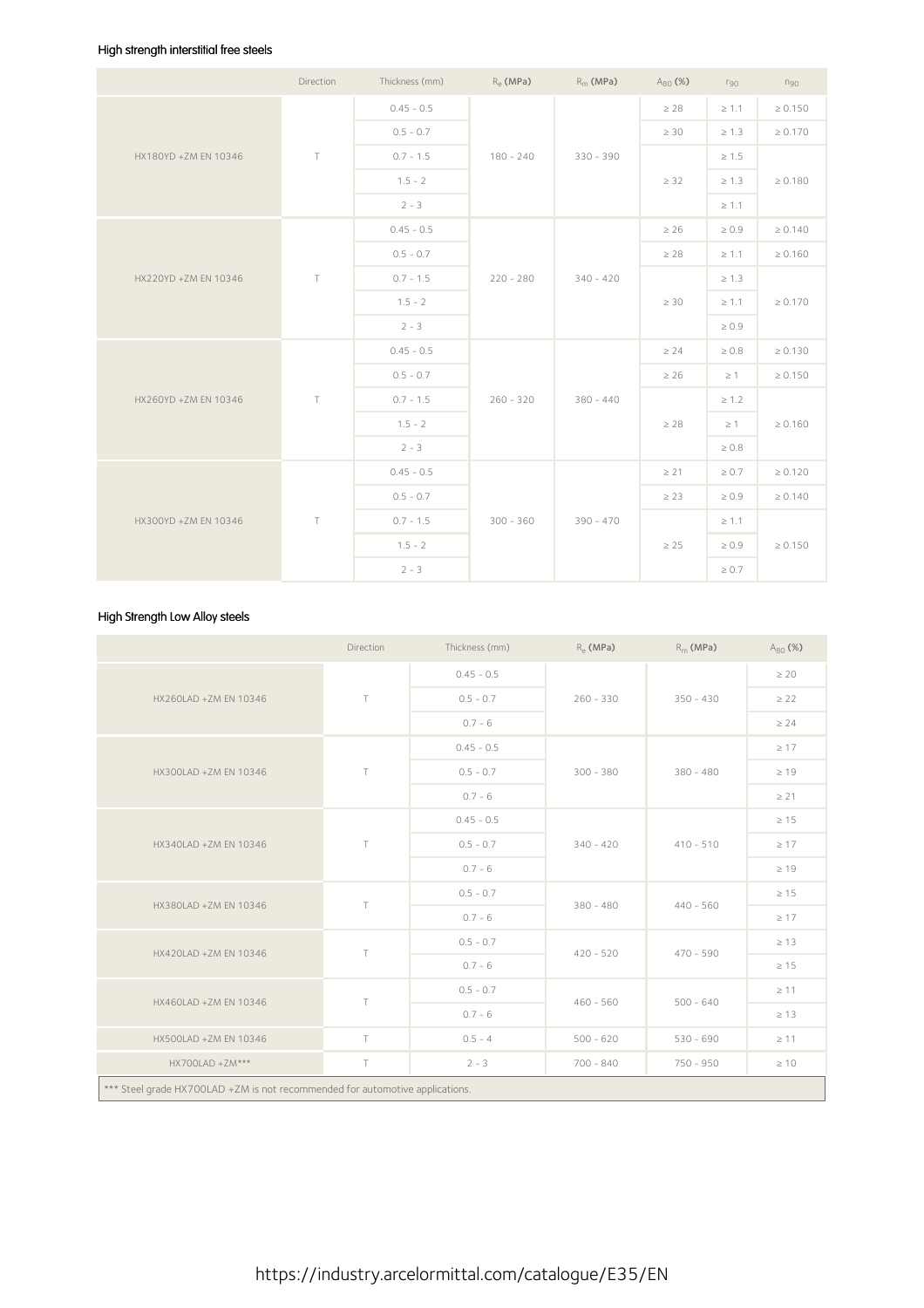

# Chemical composition

### Steels for cold forming and deep drawing applications

|                    | $C(\%)$      | $Mn(\%)$    | $P(\%)$      | $S(\%)$      | Si(%)       | Ti $(\%)$    |
|--------------------|--------------|-------------|--------------|--------------|-------------|--------------|
| DX51D +ZM EN 10346 | $\leq 0.180$ | $\leq 1.20$ | $\leq 0.120$ | $\leq 0.045$ | $\leq 0.50$ | $\leq 0.300$ |
| DX52D +ZM EN 10346 | $\leq 0.120$ | $\leq 0.60$ | $\leq 0.100$ | $\leq 0.045$ | $\leq 0.50$ | $\leq 0.300$ |
| DX53D +ZM EN 10346 | $\leq 0.120$ | $\leq 0.60$ | $\leq 0.100$ | $\leq 0.045$ | $\leq 0.50$ | $\leq 0.300$ |
| DX54D +7M FN 10346 | $\leq 0.120$ | $\leq 0.60$ | $\leq 0.100$ | $\leq 0.045$ | $\leq 0.50$ | $\leq 0.300$ |
| DX56D +ZM EN 10346 | $\leq 0.120$ | $\leq 0.60$ | $\leq 0.100$ | $\leq 0.045$ | $\leq 0.50$ | $\leq 0.300$ |
| DX57D +ZM EN 10346 | $\leq 0.120$ | $\leq 0.60$ | $\leq 0.100$ | $\leq 0.045$ | $\leq 0.50$ | $\leq 0.300$ |

#### Structural steels

|                                                                                                                                                                                           | Notes          | C(%)         | Mn (%)      | $P(\%)$      | S(%)         | Si(%)       |  |  |
|-------------------------------------------------------------------------------------------------------------------------------------------------------------------------------------------|----------------|--------------|-------------|--------------|--------------|-------------|--|--|
| S220GD +ZM EN 10346                                                                                                                                                                       | $\mathbf{1}$   | $\leq 0.200$ | $\leq 1.70$ | $\leq 0.100$ | $\leq 0.045$ | $\leq 0.60$ |  |  |
| S250GD +ZM EN 10346                                                                                                                                                                       | $\overline{1}$ | $\leq 0.200$ | $\leq 1.70$ | $\leq 0.100$ | $\leq 0.045$ | $\leq 0.60$ |  |  |
| S280GD +ZM EN 10346                                                                                                                                                                       |                | $\leq 0.200$ | $\leq 1.70$ | $\leq 0.100$ | $\leq 0.045$ | $\leq 0.60$ |  |  |
| S320GD +ZM EN 10346                                                                                                                                                                       |                | $\leq 0.200$ | $\leq 1.70$ | $\leq 0.100$ | $\leq 0.045$ | $\leq 0.60$ |  |  |
| S350GD +ZM EN 10346                                                                                                                                                                       | $\overline{1}$ | $\leq 0.200$ | $\leq 1.70$ | $\leq 0.100$ | $\leq 0.045$ | $\leq 0.60$ |  |  |
| S390GD +ZM EN 10346                                                                                                                                                                       | $\mathbf{1}$   | $\leq 0.200$ | $\leq 1.70$ | $\leq 0.100$ | $\leq 0.045$ | $\leq 0.60$ |  |  |
| S420GD +ZM EN 10346                                                                                                                                                                       | $\mathbf{1}$   | $\leq 0.200$ | $\leq 1.70$ | $\leq 0.100$ | $\leq 0.045$ | $\leq 0.60$ |  |  |
| S420GD-HyPer® +ZM**                                                                                                                                                                       |                | $\leq 0.200$ | $\leq 1.70$ | $\leq 0.100$ | $\leq 0.045$ | $\leq 0.60$ |  |  |
| S450GD +ZM EN 10346                                                                                                                                                                       | $\overline{1}$ | $\leq 0.200$ | $\leq 1.70$ | $\leq 0.100$ | $\leq 0.045$ | $\leq 0.60$ |  |  |
| S450GD-HyPer® +ZM**                                                                                                                                                                       | $\mathbf{1}$   | $\leq 0.200$ | $\leq 1.70$ | $\leq 0.100$ | $\leq 0.045$ | $\leq 0.60$ |  |  |
| S550GD +ZM EN 10346                                                                                                                                                                       |                | $\leq 0.200$ | $\leq 1.70$ | $\leq 0.100$ | $\leq 0.045$ | $\leq 0.60$ |  |  |
| S550GD-HyPer® +ZM****                                                                                                                                                                     | $1 + 2$        | $\leq 0.200$ | $\leq 1.70$ | $\leq 0.100$ | $\leq 0.045$ | $\leq 0.60$ |  |  |
| ** Steel grade with $R_m/R_e > 1.1$ in accordance with the requirements of Eurocode 3 (EN 1993-1-1)                                                                                       |                |              |             |              |              |             |  |  |
| **** Steel grade with $R_m/R_e > 1.05$ in accordance with the requirements of Eurocode 3 (EN 1993-1-12)                                                                                   |                |              |             |              |              |             |  |  |
| 1. If, by agreement at the time of enquiry and order, other chemical elements are added, they shall be mentioned on the inspection document which may need a<br>change of classification. |                |              |             |              |              |             |  |  |

2. Nb ≤ 0.100% and Ti ≤ 0.08%

### High strength interstitial free steels

|                      | $C(\%)$      | Mn(%)       | $P(\%)$      | S(%)         | Si (%)      | Al $(%)$     | Nb(%)        | Ti (%)       |
|----------------------|--------------|-------------|--------------|--------------|-------------|--------------|--------------|--------------|
| HX180YD +ZM EN 10346 | $\leq 0.010$ | $\leq 0.60$ | $\leq 0.060$ | $\leq 0.025$ | $\leq 0.30$ | $\geq 0.010$ | $\leq 0.090$ | $\leq 0.120$ |
| HX220YD +ZM EN 10346 | $\leq 0.010$ | $\leq 0.90$ | $\leq 0.080$ | $\leq 0.025$ | $\leq 0.30$ | $\geq 0.010$ | $\leq 0.090$ | $\leq 0.120$ |
| HX260YD +ZM EN 10346 | $\leq 0.010$ | $\leq 1.60$ | $\leq 0.100$ | $\leq 0.025$ | $\leq 0.30$ | $\geq 0.010$ | $\leq 0.090$ | $\leq 0.120$ |
| HX300YD +ZM EN 10346 | $\leq 0.015$ | $\leq 1.60$ | $\leq 0.100$ | $\leq 0.025$ | $\leq 0.30$ | $\geq 0.010$ | $\leq 0.090$ | $\leq 0.120$ |